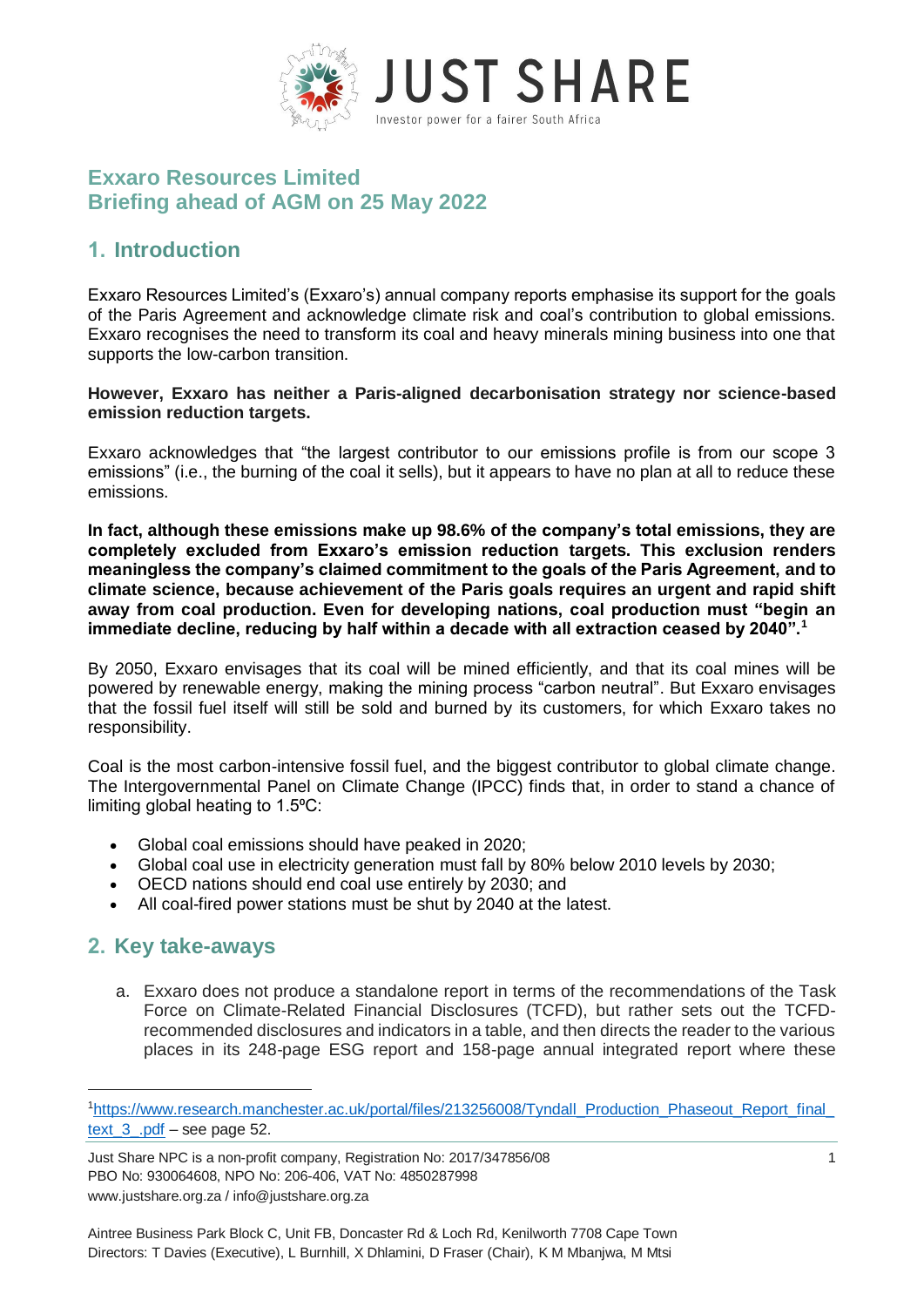

disclosures are made. While there is an argument to be made for incorporating TCFD disclosures into other reports in this way, it must be noted that the length of these reports, and the multitude of repetition they contain, renders them extremely user-unfriendly.

- b. Exxaro does not shy away from acknowledging climate change, and the precariousness of a coal business in the transition to a low-carbon world. However, it claims to have a "decarbonisation plan", in circumstances where such strategy and targets as it does have, will not result in significant decarbonisation at all.
- c. Although Exxaro claims to be transforming into a "diversified company", it seeks to maximise the value of its coal assets for as long as possible. Rather than planning to responsibly wind down these assets on a Paris-aligned timeframe, it will invest capital to maintain a "robust coal portfolio" and to ensure that its coal business "remains resilient".
- d. In 2021, Exxaro committed to publishing "interim targets and plans to achieve net zero by 2050". However, Exxaro does not have a Paris-aligned decarbonisation strategy or sciencebased emission reduction targets. Such targets as it has set, do not apply to its scope 3 emissions (the emissions from the use of its products), which make up approximately 98% of Exxaro's emissions. It is also not made clear what baseline Exxaro uses for its emission reduction targets – which is clearly crucial for evaluating progress.
	- Exxaro has set a long-term target of carbon neutrality by 2050 (for its scope  $1^2$  and scope  $2<sup>3</sup>$  emissions).
	- In the medium-term, Exxaro has set a target to reduce its scope 1 and scope 2 emissions by "at least 40% by 2030" (presumably from a 2020 baseline).
	- In the short-term, Exxaro refers to "[a]ctual for previous year less 5%" for its scope 1 and 2 emissions (presumably starting in 2022). This is not explicitly reported as a target, but is included in a table of the company's emissions.
- e. Exxaro appears to suggest that the only way it can reduce its scope 3 emissions is by "educating" its stakeholders. This is a bizarre abdication of responsibility, reminiscent of the widely criticised and ridiculed campaigns by big oil companies to "help" their customers reduce their personal carbon footprints, while allowing them to continue with a business-asusual approach of maximising sales from fossil fuels. 4
- f. Exxaro states that its decarbonisation plan requires it to address three main areas: operations optimisation; value chain partners; and stakeholder engagement, but it does not appear to have detailed plans to achieve its emission reduction targets. Beyond 2025, it simply refers to green hydrogen, methane capture and use, carbon capture use and storage and emissions offsetting as "opportunities" to reduce emissions that Exxaro is "evaluating and considering".
- g. Exxaro depicts the potential emission reductions that are being considered up to 2025 as estimated to bring its Scope 1 and 2 emissions down by **56% against its current (2021) Scope 1 and 2 emissions**. If this is the case, it is unclear why:
	- no target is set for 2025; and
	- its target for 2030 is only a 40% reduction in Scope 1 and 2 emissions.

 $\overline{a}$ 

<sup>&</sup>lt;sup>2</sup> "Direct GHG emissions (measured in tCO2e) from sources owned or controlled by Exxaro using diesel, petrol, gas, and anthracite combustion in day-to-day mining operations".

<sup>&</sup>lt;sup>3</sup> "GHG emissions from electricity generated by utility Eskom and purchased by Exxaro".

<sup>4</sup> [https://www.theguardian.com/commentisfree/2021/aug/23/big-oil-coined-carbon-footprints-to-blame-us-for](https://www.theguardian.com/commentisfree/2021/aug/23/big-oil-coined-carbon-footprints-to-blame-us-for-their-greed-keep-them-on-the-hook)[their-greed-keep-them-on-the-hook](https://www.theguardian.com/commentisfree/2021/aug/23/big-oil-coined-carbon-footprints-to-blame-us-for-their-greed-keep-them-on-the-hook)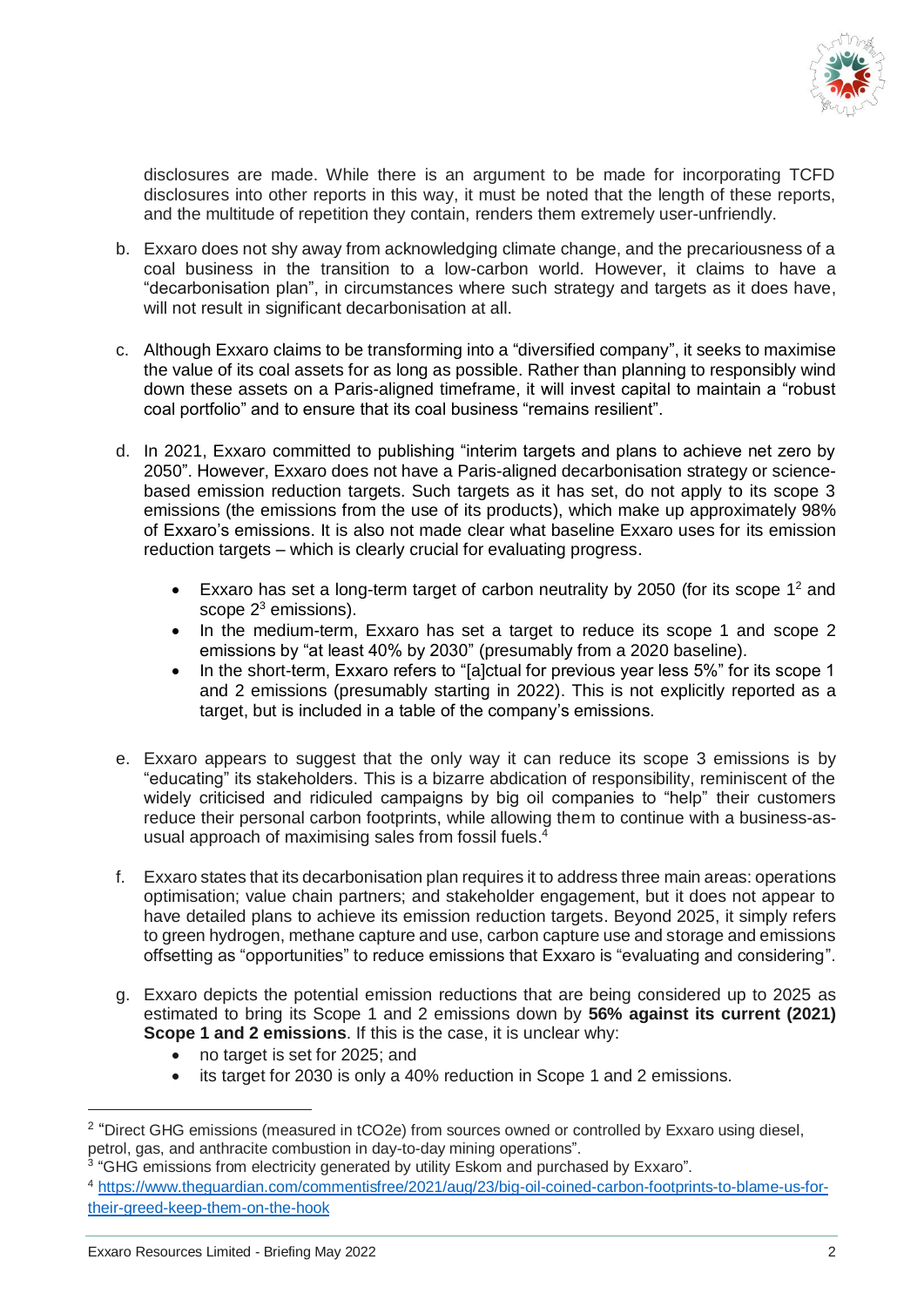

### **3. Maximising coal assets: Sustainable Growth and Impact Strategy (SGIS) and Early Value Strategy (EVS)**

Exxaro's SGIS, announced at its [Capital Markets Day](https://www.exxaro.com/investor-centre/presentations-and-speeches/capital-markets-day-2021/#:~:text=Exxaro%20hosted%20a%20virtual%20Capital,climate%20change%2C%20risks%20and%20opportunities.) in September 2021, is designed to transform Exxaro into a "diversified company that will transition from a coal base to a minerals and renewable energy business", **while maximising the value of its coal assets.** 

The company reports that "[o]ur coal assets do not belong to us, we are stewards for responsibly maximising their value. We have a responsibility to use the coal assets to build a sustainable business for our investors, employees, communities and a sustainable future for the planet."<sup>5</sup>

In relation to the future of its coal business, Exxaro reports that although its "coal business is well positioned to maximise good returns", it has "taken deliberate steps to reduce the risk of stranded assets. We have increased the proportion of high-quality coal in our product mix and we are continually improving our cost and resource efficiency. Due to the need to reduce carbon emissions in our country and the planet's energy mix to manage the dynamic risks presented by climate change and to create value over the long term, our capital allocation is geared towards projects that drive this agenda as well as grow our renewable energy business and prepare to execute on our minerals strategy".<sup>6</sup>

But Exxaro's plans do not contemplate the winding down of its coal assets, as would be required for a Paris-aligned decarbonisation strategy.

Exxaro reports that "[o]ur capital allocation and project execution remains focused on leveraging the growth investments already made, supporting our early value coal strategy and sustaining our businesses by implementing our portfolio of stay-in-business capital projects. **Our early value strategy means we are strategic about our capital allocation. Allocating capital to the coal business will ensure we sustain a robust coal portfolio with strong cash flow generation... To ensure our coal business remains resilient, we will continue spending stay-in-business capital**" 7 (our emphasis).

The company reports that it is "targeting average capital of between R2 billion and R2.5 billion annually in real terms"<sup>8</sup> for this "stay-in-business" spend.

### **4. Emission reduction target-setting inadequate**

#### Scope 1 and scope 2 GHG emissions

Exxaro has set a long-term target of carbon neutrality by 2050. However, although not immediately apparent in all of its reports, this target only applies to its scope 1 and 2 emissions. In response to a question from Just Share at its 2021 AGM, Exxaro committed to publish interim targets and plans to achieve its long-term target.

These targets are now reflected as:

 medium-term: in order to achieve carbon neutrality by 2050, "Exxaro will need to actively reduce our emissions by at least 40% by 2030" (scope 1 and 2 only); and

-

<sup>5</sup> Integrated Report 2021 see page 8.

<sup>&</sup>lt;sup>6</sup> Integrated Report 2021 see page 117.

<sup>&</sup>lt;sup>7</sup> Integrated Report 2021 see page 119.

<sup>8</sup> Integrated Report 2021 see page119.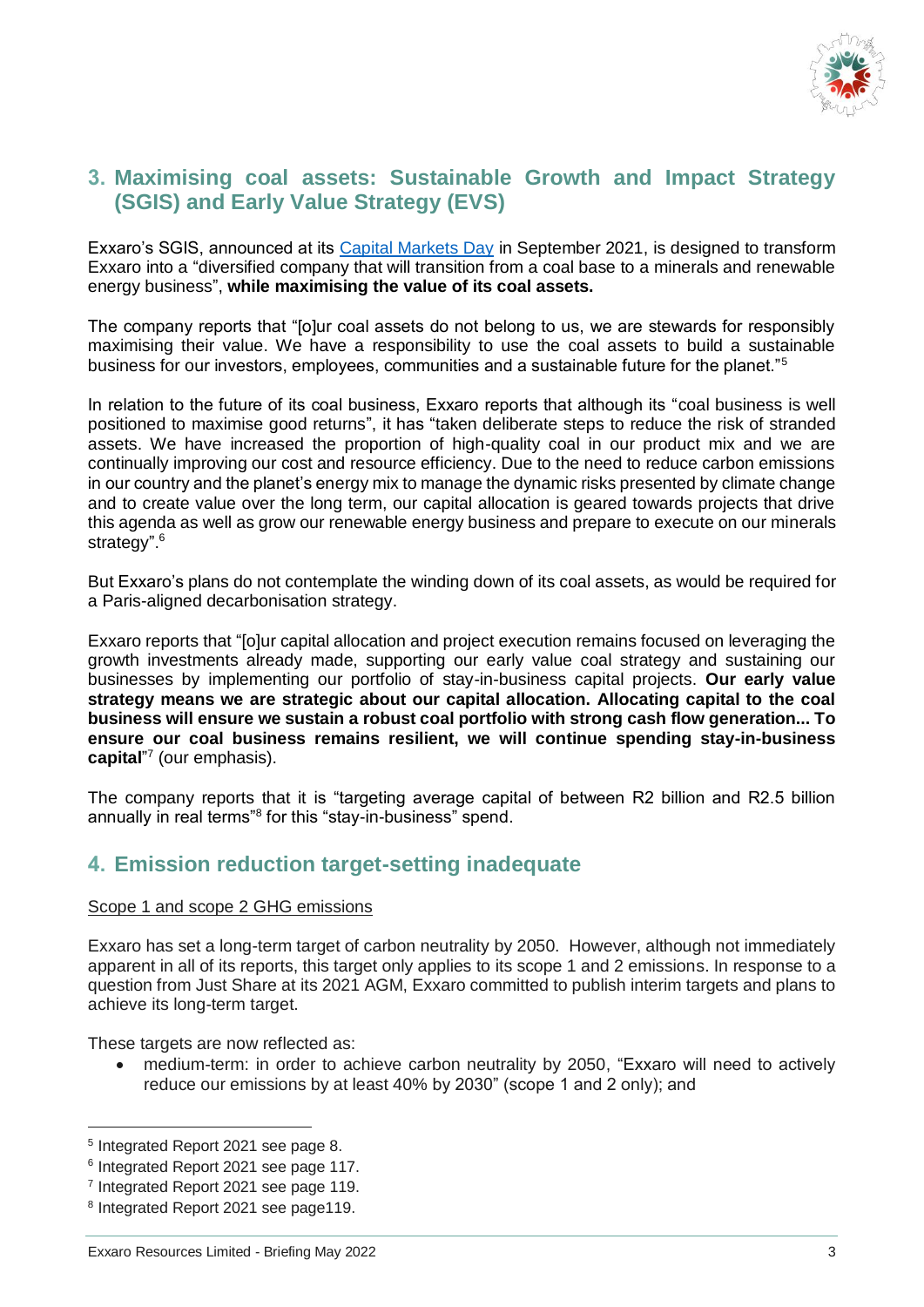

 short-term: "[a]ctual for previous year less 5%" (this is not explicitly mentioned as a target in the narrative but it is included in a table of emissions).

Exxaro has not made clear the baseline from which these targets are measured, but it appears that this is 2020.

#### **From 2018 to 2019, Exxaro's scope 1 and 2 emissions increased by 25%. From 2019 to 2020, they decreased by 5%; and in the last year, they decreased by less than 4%.**

Exxaro states that its decarbonisation plan requires it to address three main areas: "operations optimisation"; "value chain partners"; and "stakeholder engagement". It also identifies ten "decarbonisation work streams". However, there is very little specificity reported as to how Exxaro will achieve its emissions reductions.

For instance, although Exxaro states that it has "set five broad strategic objectives supported by measurable outcomes to deliver our [SGIS]", in relation to the objective to "be carbon neutral by 2050", it states only that it will achieve this through "focused decarbonisation and social impact initiatives." There are no stated outcomes in regard to absolute scope 1 and 2 emission reductions. Exxaro only refers to "reduced carbon intensity of operations" as a "key datapoint for interim stops along the journey".<sup>9</sup>

In this regard, despite Exxaro's key performance indicator (KPI) targets to reduce scope 1 and scope 2 carbon **intensity** by 5% each year, and its statement in its 2020 ESG report that it expected the "decreasing trend" of carbon intensity to continue as "we implement initiatives to support 2050 our (sic) carbon-neutrality target", its **carbon intensity in 2021 increased 13%** "due to lower total tons of material moved".

In any event, reducing **absolute emissions, not just carbon intensity,** is essential for limiting the physical amount of climate-changing GHGs that enter the atmosphere.

According to Exxaro, "[t]here are several exciting projects that will reduce our direct emissions, including a solar photovoltaic (PV) project at our flagship Grootegeluk mine, estimated to reduce our emissions by 208kt CO<sub>2</sub>e.... Several operational efficiency programmes are ongoing to reduce both scope 1 and 2 emissions. However, these initiatives are primarily focused on reducing diesel consumption. It is estimated that these initiatives would reduce our emissions by 62 ktCO $_2e$ .

Exxaro's plans to achieve its emission reduction targets beyond 2025 are even fuzzier. It refers to green hydrogen, methane capture and use, carbon capture use and storage and emissions offsetting as "opportunities" to reduce emissions that Exxaro is "evaluating and considering".

#### Scope 3

-

Exxaro has not set any scope 3 emission reduction targets. Exxaro's *Climate Change Response Strategy* (2020) stated: "to ensure we are effective and continuously improvistakeng our performance we will use both absolute or (sic) intensity targets that are then verified by the Science-Based Targets Initiative (SBTi)". The SBTi Criteria \*C4 states that "[i]f a company's relevant scope 3 emissions are 40% or more of total scope 1, 2, and 3 emissions, a scope 3 target is required. All companies involved in the sale or distribution of natural gas and/or other fossil fuels shall set scope 3 targets for the use of sold products, irrespective of the share of these emissions compared to the total scope 1, 2, and 3 emissions of the company."<sup>10</sup>

<sup>9</sup> Integrated Report 2021 see pages 66-69.

<sup>10</sup> <https://sciencebasedtargets.org/resources/files/SBTi-criteria.pdf>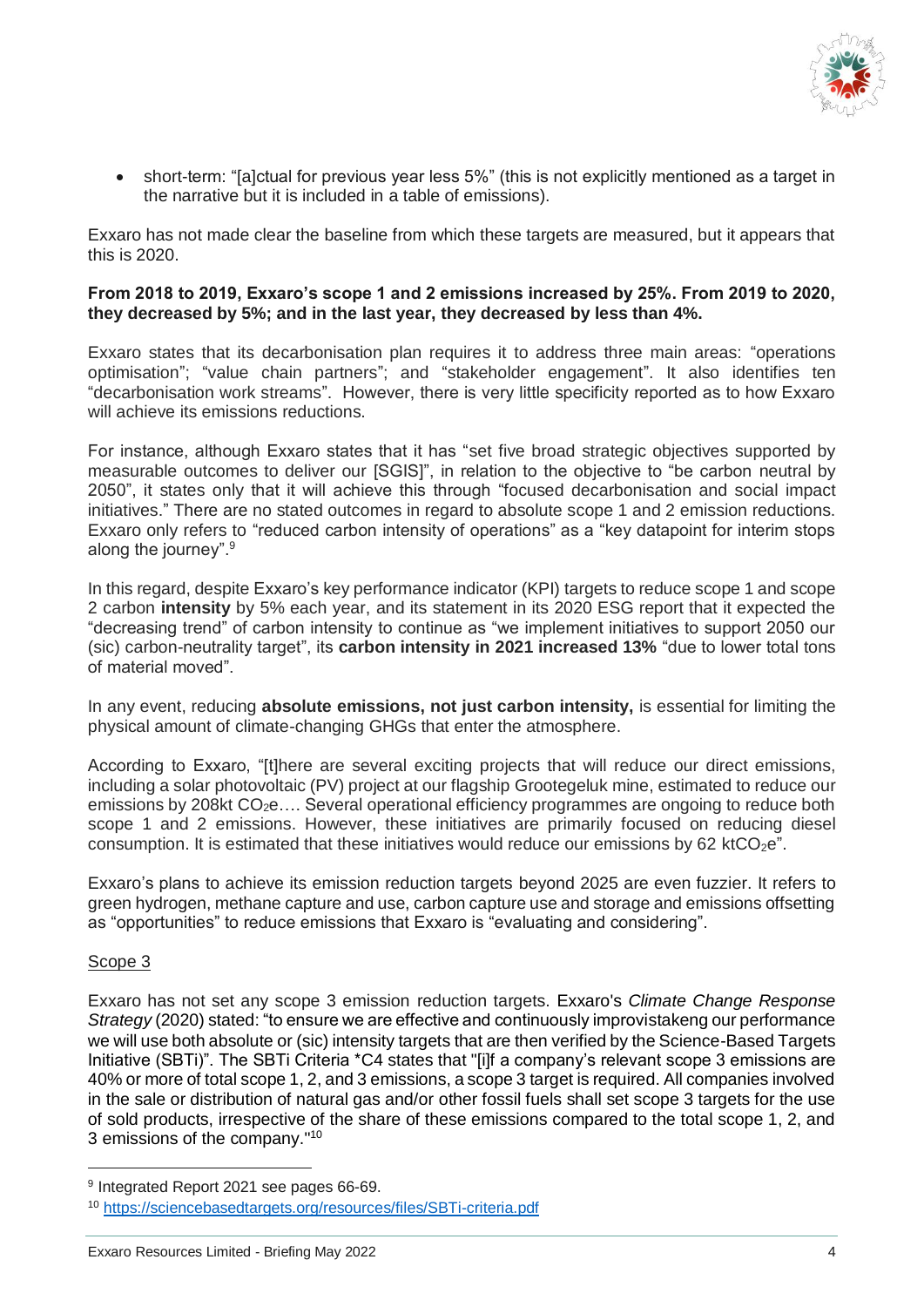

Scope 3 emissions from the use of Exxaro's product account for the majority of Exxaro's total emissions. In 2021:

- Scope 1 + scope 2 together amounted to 995 ktCO<sub>2</sub>e; and
- Scope 3 alone was almost seventy-one times that, at 70 931 ktCO<sub>2</sub>e.

In other words, less than 1.4% of Exxaro's total 2021 emissions of 71 926 ktCO<sub>2</sub>e is made up of scope 1 and 2 emissions, and 98.6% of scope 3 emissions. Despite the SBTi requirements for fossil fuel companies to set scope 3 targets (and other companies to do so where scope 3 emissions constitute at least 40% of total emissions), Exxaro has not set any scope 3 emission reduction targets.

In addition, Exxaro's reports show that, in 2021, **its scope 3 emissions went up 2.5% from its 2020 baseline**. In 2020, its scope 3 emissions went up 2.5% from 2019, and in 2019, its scope 3 emissions rose 2.7% from 2018.

While Exxaro's frank acknowledgement of climate risk, the need for decarbonisation, and of its significant scope 3 emissions is refreshing, this purported transparency is significantly undermined by the fact that its scope 3 emissions are rising year-on-year, and by the company's failure to make any commitments, targets, or meaningful plans for reducing these emissions.

Exxaro appears to suggest that the only way it can reduce its scope 3 emissions is by "educating" its stakeholders:

"We know that, while it is critical to reduce our direct emissions, the largest contributor to our emissions profile is from our scope 3 emissions. It is thus imperative for our stakeholders to understand the impact and importance of climate resilience. We have several ongoing education initiatives with stakeholders across our value chain. While the impact of these initiatives cannot be measured in terms of tCO<sub>2</sub> e saved, they are critical to ensuring that we take everyone along with us on our journey and that our transition is just. **We have already seen changes in behaviour from our employees, with increasing interest in reducing their personal carbon footprints**" (our emphasis). 11

This is a bizarre abdication of responsibility, reminiscent of the widely criticised and ridiculed campaigns by big oil companies to "help" their customers reduce their personal carbon footprints, while allowing them to continue to maximise sales of fossil fuels.

# **5. Fair pay?**

-

Exxaro has undertaken what it calls a "job family review" which is intended to "ensure that remuneration is managed fairly and more accurately." In addition, the company reports that "a vertical wage gap calculation will be done and benchmarked to measure the distribution of remuneration within the company."<sup>12</sup> The company does not indicate whether this calculation will be disclosed.

It reports further that "[s]alary increases awarded to employees within the bargaining unit was again higher than executive and management and specialist category employees as we continued to seek justifiable measures to reduce the wage gap. Executive and management and specialist employees

<sup>11</sup> ESG Report 2021 see page 48.

<sup>12</sup> ESG Report 2021 see page 200.